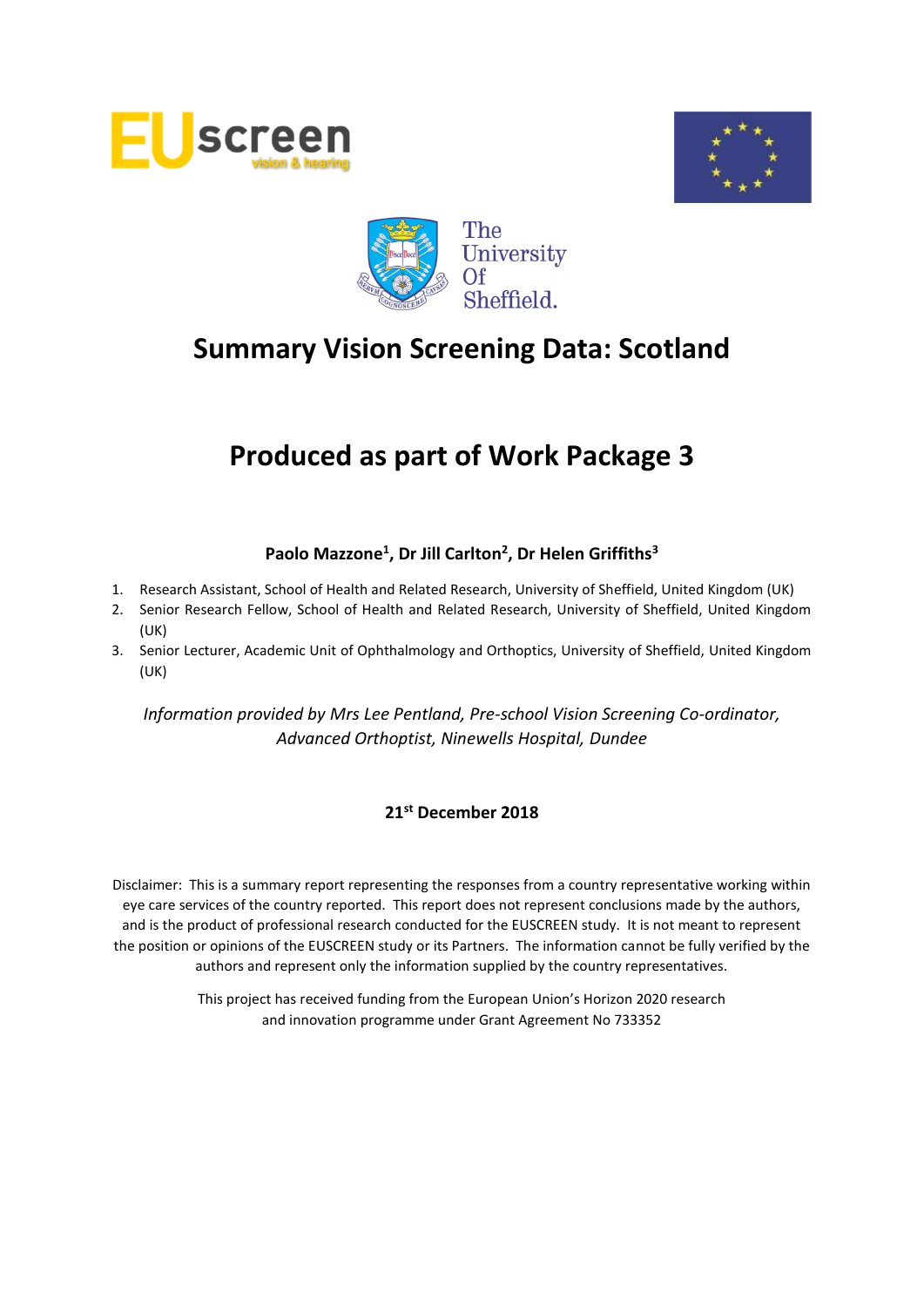



#### **Contents**

| 1                |                                             | <b>Glossary of Terms: Vision Screening</b> |    |  |  |  |  |
|------------------|---------------------------------------------|--------------------------------------------|----|--|--|--|--|
| $\overline{2}$   |                                             | Abbreviations                              |    |  |  |  |  |
| 3                | Population and Healthcare Overview          |                                            |    |  |  |  |  |
| 4                | Vision Screening Commissioning and Guidance |                                            |    |  |  |  |  |
| 5                |                                             | Screening programme                        | 4  |  |  |  |  |
|                  | 5.1                                         | Vision screening - Preterm babies          |    |  |  |  |  |
|                  | 5.2                                         | Vision screening - Birth to 3 months       | 4  |  |  |  |  |
|                  | 5.3                                         | Vision screening - 3 months to 36 months   | 4  |  |  |  |  |
|                  | 5.4                                         | Vision screening - 36 months to 7 years    | 4  |  |  |  |  |
| 6                |                                             | <b>Automated Screening</b>                 | 9  |  |  |  |  |
| 7                | Provision for Visually Impaired             |                                            |    |  |  |  |  |
| 8                |                                             | Knowledge of existing screening programme  | 11 |  |  |  |  |
|                  | 8.1                                         | Prevalence/Diagnosis                       | 11 |  |  |  |  |
|                  | 8.2                                         | Coverage                                   | 11 |  |  |  |  |
|                  | 8.3                                         | Screening evaluation                       | 12 |  |  |  |  |
|                  | 8.4                                         | <b>Treatment success</b>                   | 12 |  |  |  |  |
| 9                |                                             | Costs of vision screening in children      | 13 |  |  |  |  |
|                  | 9.1                                         | Cost of vision screening                   | 13 |  |  |  |  |
|                  | 9.2                                         | Cost of treatment for amblyopia            | 13 |  |  |  |  |
|                  | 9.3                                         | Cost of Treatment for strabismus           | 13 |  |  |  |  |
|                  | 9.4                                         | Cost of treatment for cataract             | 13 |  |  |  |  |
| References<br>10 |                                             |                                            |    |  |  |  |  |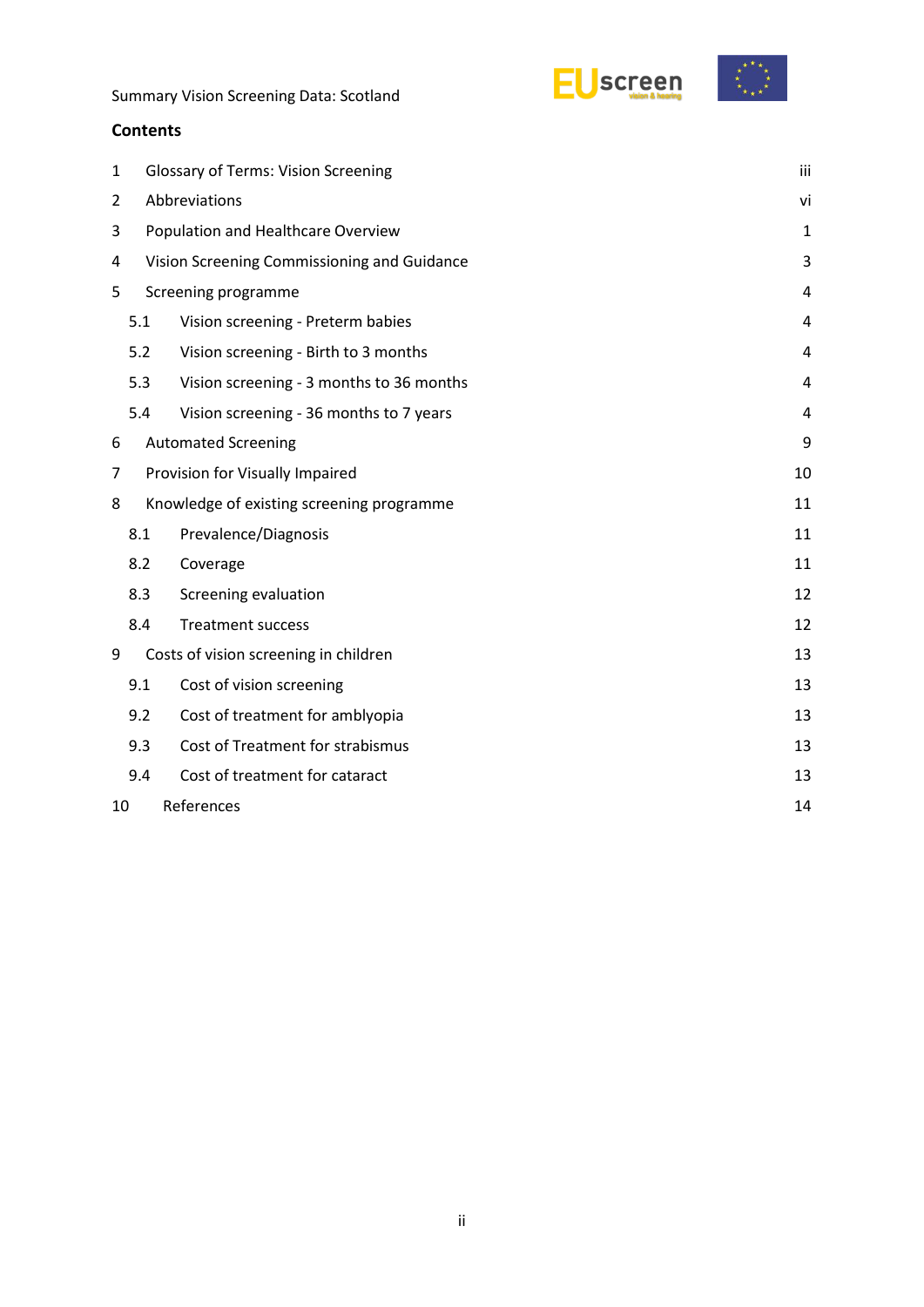



## <span id="page-2-0"></span>**1 Glossary of Terms: Vision Screening**

| <b>Abnormal test result</b> | A test result where a normal "pass" response could not be                                                                                                                                                                   |  |  |  |  |  |
|-----------------------------|-----------------------------------------------------------------------------------------------------------------------------------------------------------------------------------------------------------------------------|--|--|--|--|--|
|                             | detected under good conditions. The result on screening                                                                                                                                                                     |  |  |  |  |  |
|                             | equipment may indicate "no response," "fail," or "refer."                                                                                                                                                                   |  |  |  |  |  |
| <b>Attendance rate</b>      | The proportion of all those invited for screening that are tested<br>and receive a result:                                                                                                                                  |  |  |  |  |  |
|                             | Invited for screening includes all those that are offered the<br>screening test.<br>Tested and receive a result could be a "pass" or "referral to<br>diagnostic assessment".                                                |  |  |  |  |  |
|                             | Attendance rate provides information on the willingness of<br>families to participate in screening.                                                                                                                         |  |  |  |  |  |
| <b>Compliance with</b>      | The percentage of those who are referred from screening to a                                                                                                                                                                |  |  |  |  |  |
| referral (percentage)       | diagnostic assessment that actually attend the diagnostic<br>assessment.                                                                                                                                                    |  |  |  |  |  |
|                             | Percentage of compliance provides information on the<br>willingness of families to attend the diagnostic assessment after<br>referral from screening.                                                                       |  |  |  |  |  |
| Coverage                    | The proportion of those eligible for screening that are tested and<br>receive a result:                                                                                                                                     |  |  |  |  |  |
|                             | Eligible for screening includes those within the population that<br>٠<br>are covered under the screening or health care programme.<br>Tested and receive a result could be a "pass" or "refer to<br>diagnostic assessment". |  |  |  |  |  |
|                             | Factors such as being offered screening, willingness to<br>participate, missed screening, ability to complete the screen, and<br>ability to document the screening results will influence the<br>coverage.                  |  |  |  |  |  |
| <b>False negatives</b>      | The percentage of children with a visual deficit (defined by the<br>target condition) that receive a result of "pass" during screening.                                                                                     |  |  |  |  |  |
|                             | Example: If 100 children with visual deficit are screened, and 1<br>child passes the screening, the percentage of false negatives is<br>1%.                                                                                 |  |  |  |  |  |
| <b>False positives</b>      | The percentage of children with normal vision that are referred                                                                                                                                                             |  |  |  |  |  |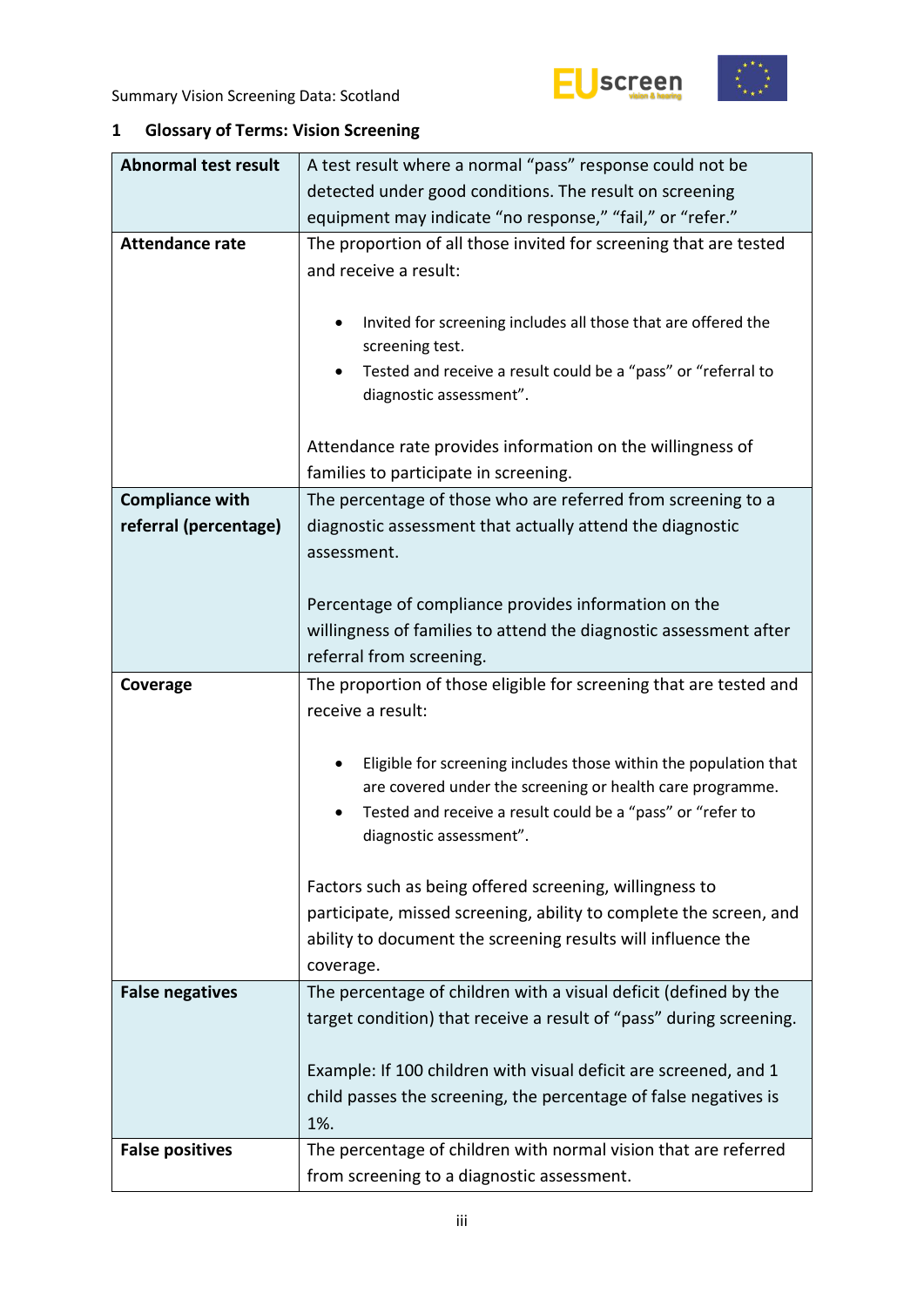



| <b>Guidelines</b>            | Recommendations or instructions provided by an authoritative       |  |  |  |  |  |
|------------------------------|--------------------------------------------------------------------|--|--|--|--|--|
|                              | body on the practice of screening in the country or region.        |  |  |  |  |  |
| <b>Vision screening</b>      | A person qualified to perform vision screening, according to the   |  |  |  |  |  |
| professional                 | practice in the country or region.                                 |  |  |  |  |  |
| <b>Inconclusive test</b>     | A test result where a normal "pass" response could not be          |  |  |  |  |  |
| result                       | detected due to poor test conditions or poor cooperation of the    |  |  |  |  |  |
|                              | child.                                                             |  |  |  |  |  |
| <b>Invited for screening</b> | Infants/children and their families who are offered screening.     |  |  |  |  |  |
| <b>Outcome of vision</b>     | An indication of the effectiveness or performance of screening,    |  |  |  |  |  |
| screening                    | such as a measurement of coverage rate, referral rate, number of   |  |  |  |  |  |
|                              | children detected, etc.                                            |  |  |  |  |  |
| Untreated amblyopia          | Those children who have not received treatment for amblyopia       |  |  |  |  |  |
|                              | due to missed screening or missed follow-up appointment.           |  |  |  |  |  |
| Persistent amblyopia         | Amblyopia that is missed by screening, or present after the child  |  |  |  |  |  |
|                              | has received treatment.                                            |  |  |  |  |  |
| <b>Positive predictive</b>   | The percentage of children referred from screening who have a      |  |  |  |  |  |
| value                        | confirmed vision loss.                                             |  |  |  |  |  |
|                              |                                                                    |  |  |  |  |  |
|                              | For example, if 100 babies are referred from screening for         |  |  |  |  |  |
|                              | diagnostic assessment and 10 have normal vision and 90 have a      |  |  |  |  |  |
|                              | confirmed visual defect, the positive predictive value would be    |  |  |  |  |  |
|                              | 90%.                                                               |  |  |  |  |  |
| <b>Prevalence</b>            | The percentage or number of individuals with a specific disease    |  |  |  |  |  |
|                              | or condition. Prevalence can either be expressed as a percentage   |  |  |  |  |  |
|                              | or as a number out of 1000 individuals within the same             |  |  |  |  |  |
|                              | demographic.                                                       |  |  |  |  |  |
| Programme                    | An organised system for screening, which could be based            |  |  |  |  |  |
|                              | nationally, regionally or locally.                                 |  |  |  |  |  |
| Protocol                     | Documented procedure or sequence for screening, which could        |  |  |  |  |  |
|                              | include which tests are performed, when tests are performed,       |  |  |  |  |  |
|                              | procedures for passing and referring, and so forth.                |  |  |  |  |  |
| <b>Quality assurance</b>     | A method for checking and ensuring that screening is functioning   |  |  |  |  |  |
|                              | adequately and meeting set goals and benchmarks.                   |  |  |  |  |  |
| Referral criteria            | A pre-determined cut-off boundary for when a child should be       |  |  |  |  |  |
|                              | re-tested or seen for a diagnostic assessment.                     |  |  |  |  |  |
| <b>Risk babies / Babies</b>  | All infants that are considered to be at-risk or have risk-factors |  |  |  |  |  |
| at-risk                      | for vision defects/ophthalmic pathology according to the           |  |  |  |  |  |
|                              | screening programme.                                               |  |  |  |  |  |
|                              | Two common risk factors are admission to the neonatal-intensive    |  |  |  |  |  |
|                              | care unit (NICU) or born prematurely. However, other risk factors  |  |  |  |  |  |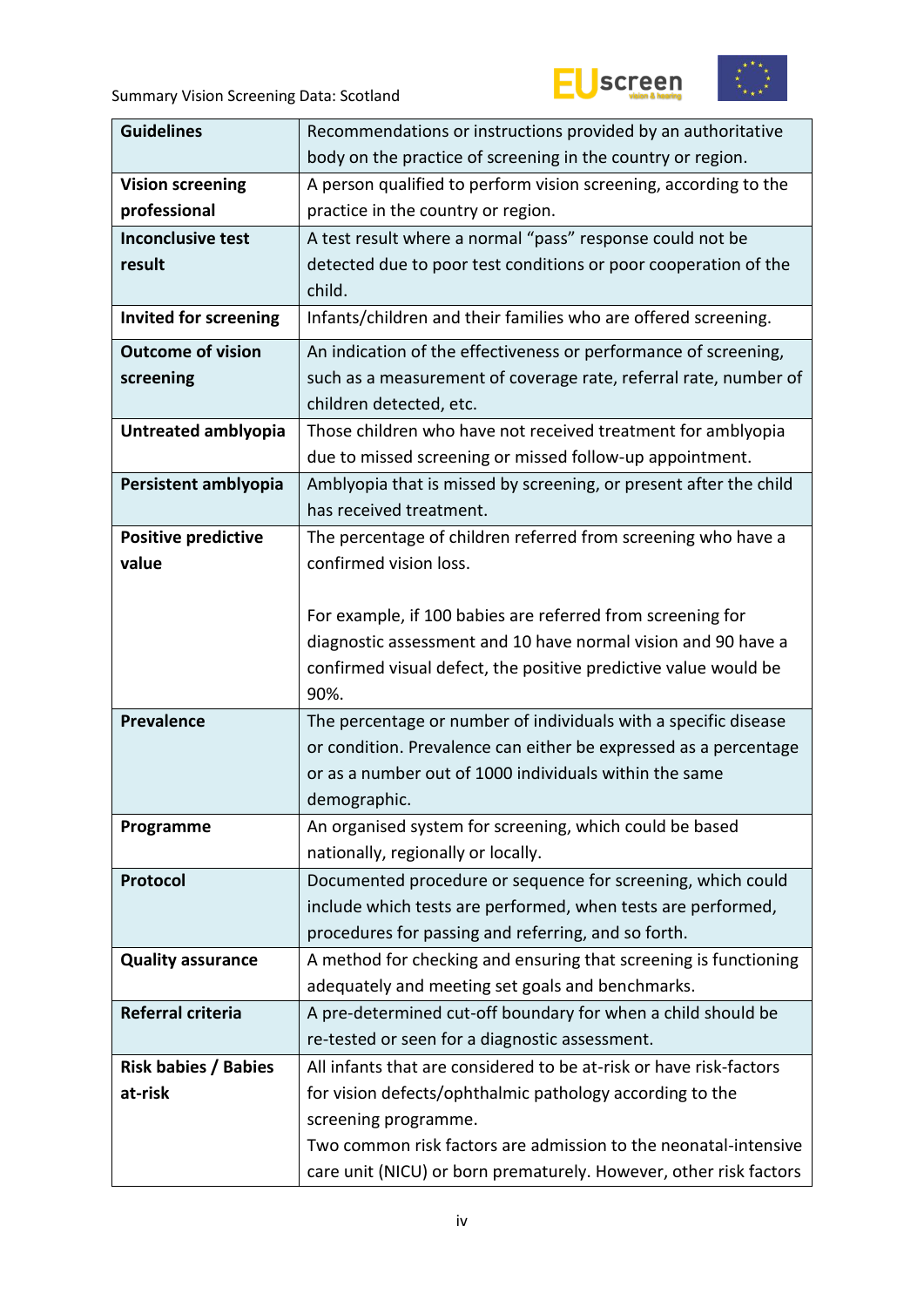





|                         | for visual defects may also be indicated in the screening          |  |  |  |  |
|-------------------------|--------------------------------------------------------------------|--|--|--|--|
|                         | programme.                                                         |  |  |  |  |
| <b>Sensitivity</b>      | The percentage of children with visual defects that are identified |  |  |  |  |
|                         | via the screening programme.                                       |  |  |  |  |
|                         |                                                                    |  |  |  |  |
|                         | For example, if 100 babies with visual defects are tested, and 98  |  |  |  |  |
|                         | of these babies are referred for diagnostic assessment and 2 pass  |  |  |  |  |
|                         | the screening, the sensitivity is 98%.                             |  |  |  |  |
| <b>Specificity</b>      | The percentage of children with normal vision that pass the        |  |  |  |  |
|                         | screening.                                                         |  |  |  |  |
|                         |                                                                    |  |  |  |  |
|                         | For example, if 100 babies with normal vision are tested, and 10   |  |  |  |  |
|                         | of these babies are referred for diagnostic assessment and 90      |  |  |  |  |
|                         | pass the screening, the specificity is 90%.                        |  |  |  |  |
| <b>Target condition</b> | The visual defect you are aiming to detect via the screening       |  |  |  |  |
|                         | programme.                                                         |  |  |  |  |
| Well, healthy babies    | Infants who are not admitted into the NICU or born prematurely     |  |  |  |  |
|                         | (born after a gestation period of less than 37 weeks).             |  |  |  |  |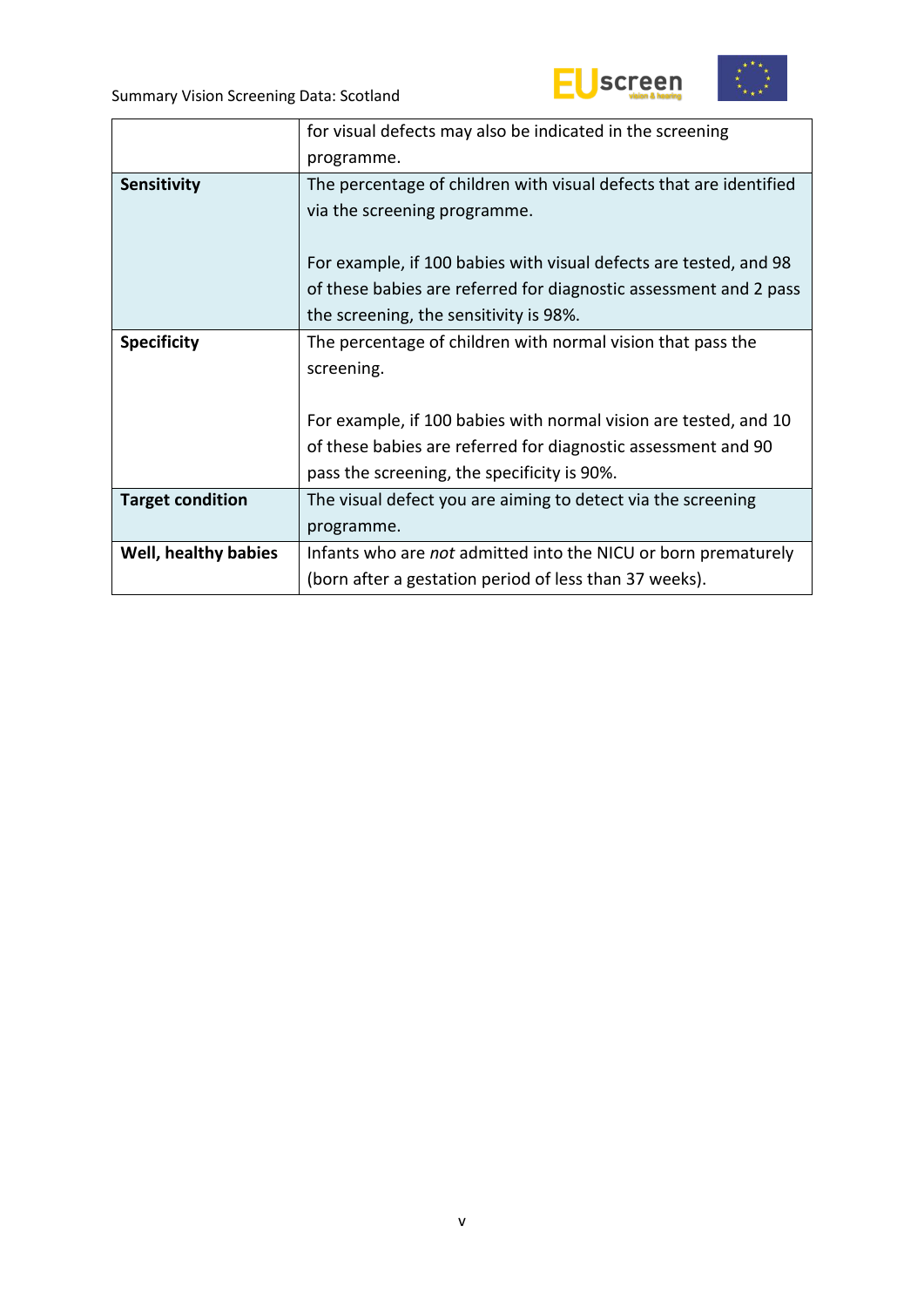

- <span id="page-5-0"></span>**2 Abbreviations ACT** Alternating Cover Test **AR** Autorefraction **AS** Automated Screening **CT** Cover Test **CV** Colour Vision **EI** Eye Inspection **EM** Eye Motility **Fix** Fixation **GDP** Gross Domestic Product **GP** General Practitioner **Hir** Hirschberg **ISD** Information Services Division **NHS** National Health Service **NICU** Neonatal-intensive care unit **PM** Pursuit Movements **POVS** Pre-school Orthoptic Vision Screening **PPP** Purchasing Power Parity **PR** Pupillary Reflexes **RE** Retinal Examination **ROP** Retinopathy of Prematurity **RR** Red Reflex Testing
- **SV** Stereopsis
- **VA** Visual Acuity
- **WHO** World Health Organisation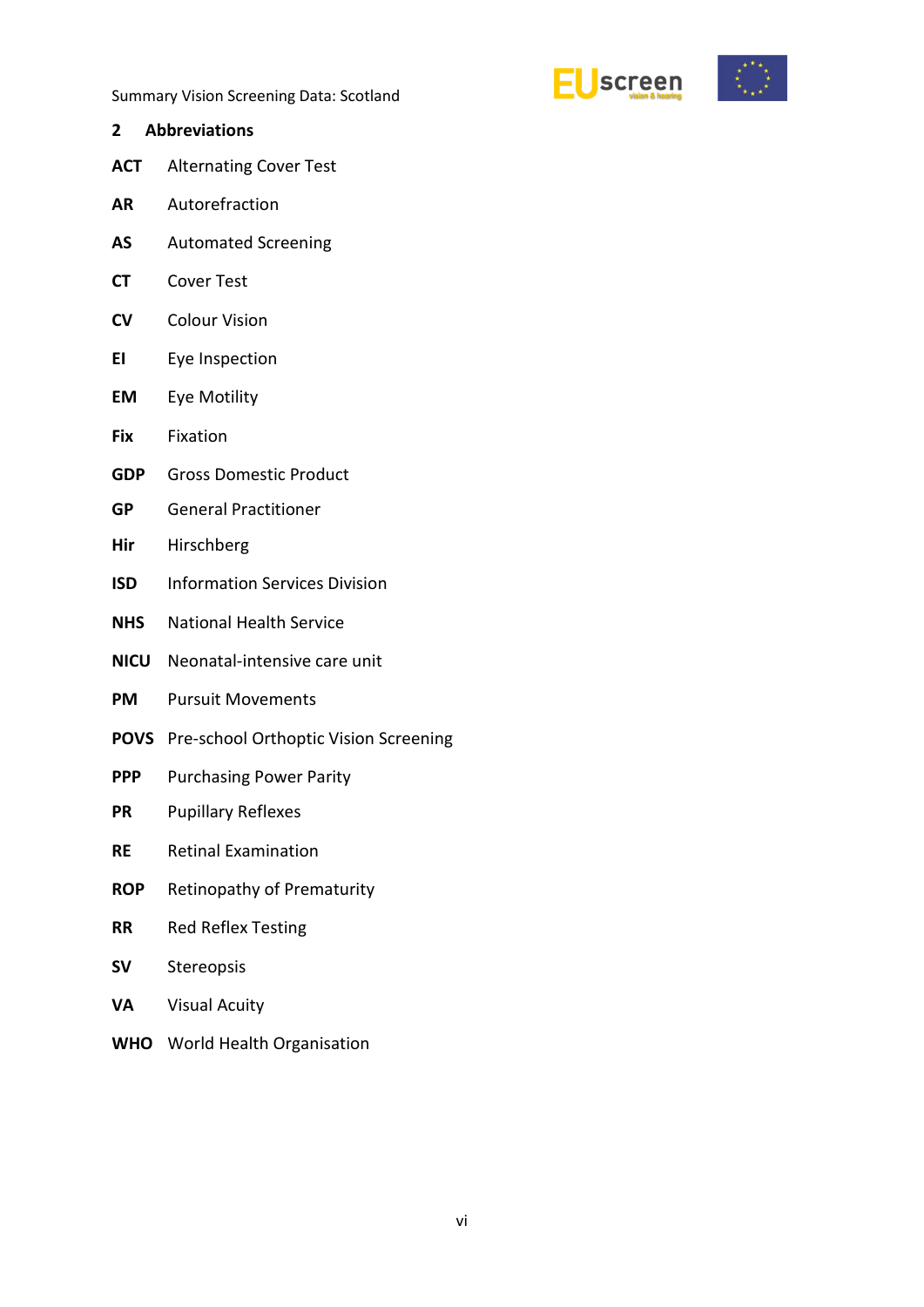



#### <span id="page-6-0"></span>**3 Population and Healthcare Overview**

The population of the United Kingdom, including England, Wales, Scotland and Northern Ireland, is estimated at 66,022,273 (World Bank, 2018a) and the birth rate is estimated at 11.8 births/1,000 population in 2016 (World Bank, 2018b). Scotland account for a population of approximately 5,400,000 (Scotland, 2018).

Scotland has a reported population density of 65 persons per square kilometre, which ranges from 8 persons per square kilometre in Highland Council areas to 3,298 persons per square kilometre in Glasgow City Council area (Nrscotland.gov.uk, 2018a). The change in population and birth rate from 1960 to 2017 for the whole of the UK is shown in Figure 1, graphs A and B respectively.

Scotland has an average life expectancy of 81 years for females and 77 years for males (Nrscotland.gov.uk, 2018b). The average life expectancy in the whole of the UK is estimated to be 80 years for men and 83 years for women (2016), with a gross national income per capita in 2013 of \$35,000 (PPP int. \$) and an estimated total expenditure on health per capita in 2014 of \$3,377(Intl \$). The total expenditure on health as a percentage of GDP in 2014 of 9.1% (WHO, 2016).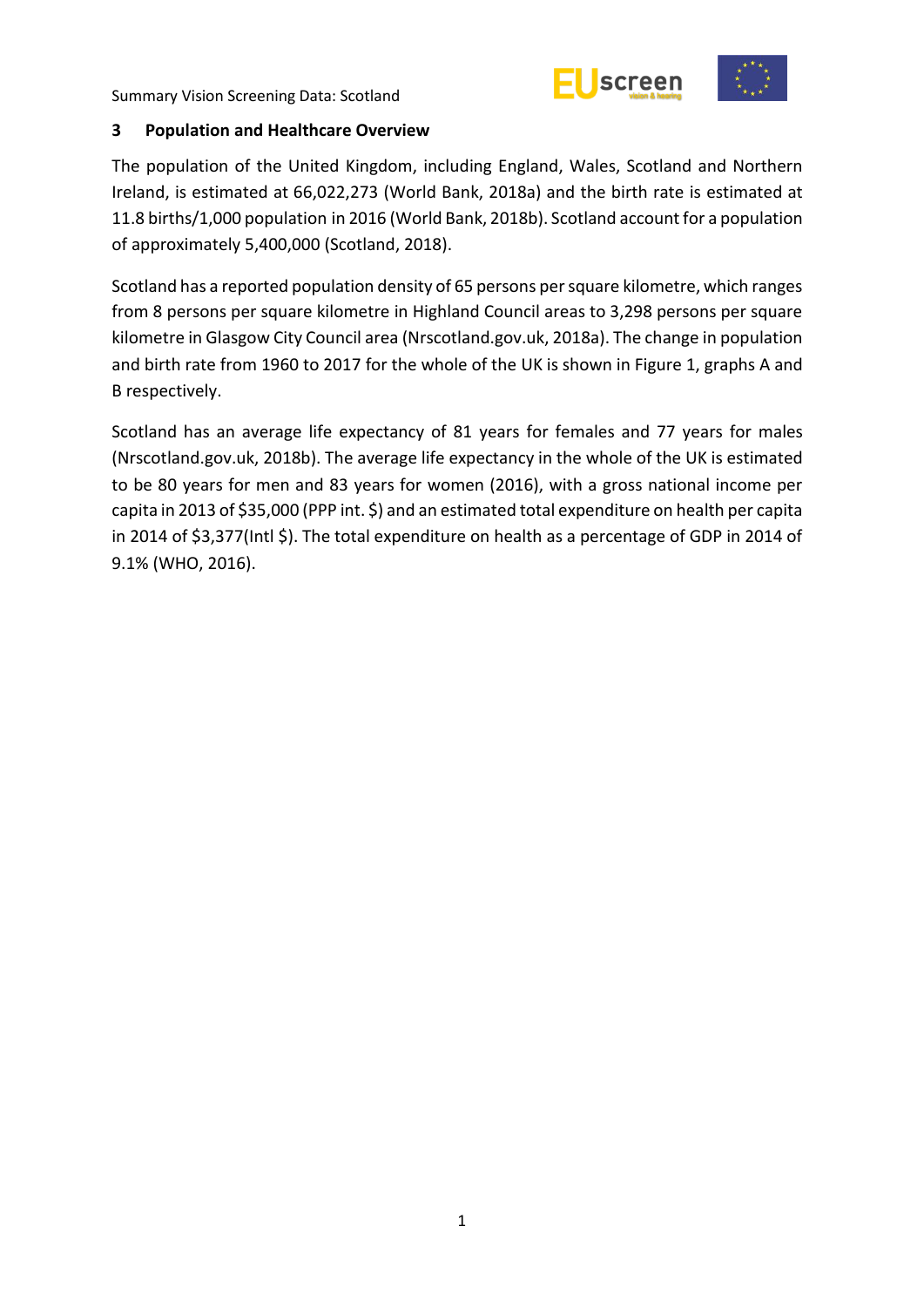

#### *Figure 1: Change in the Total Population and Birth Rate in the United Kingdom between 1960 and 2017*

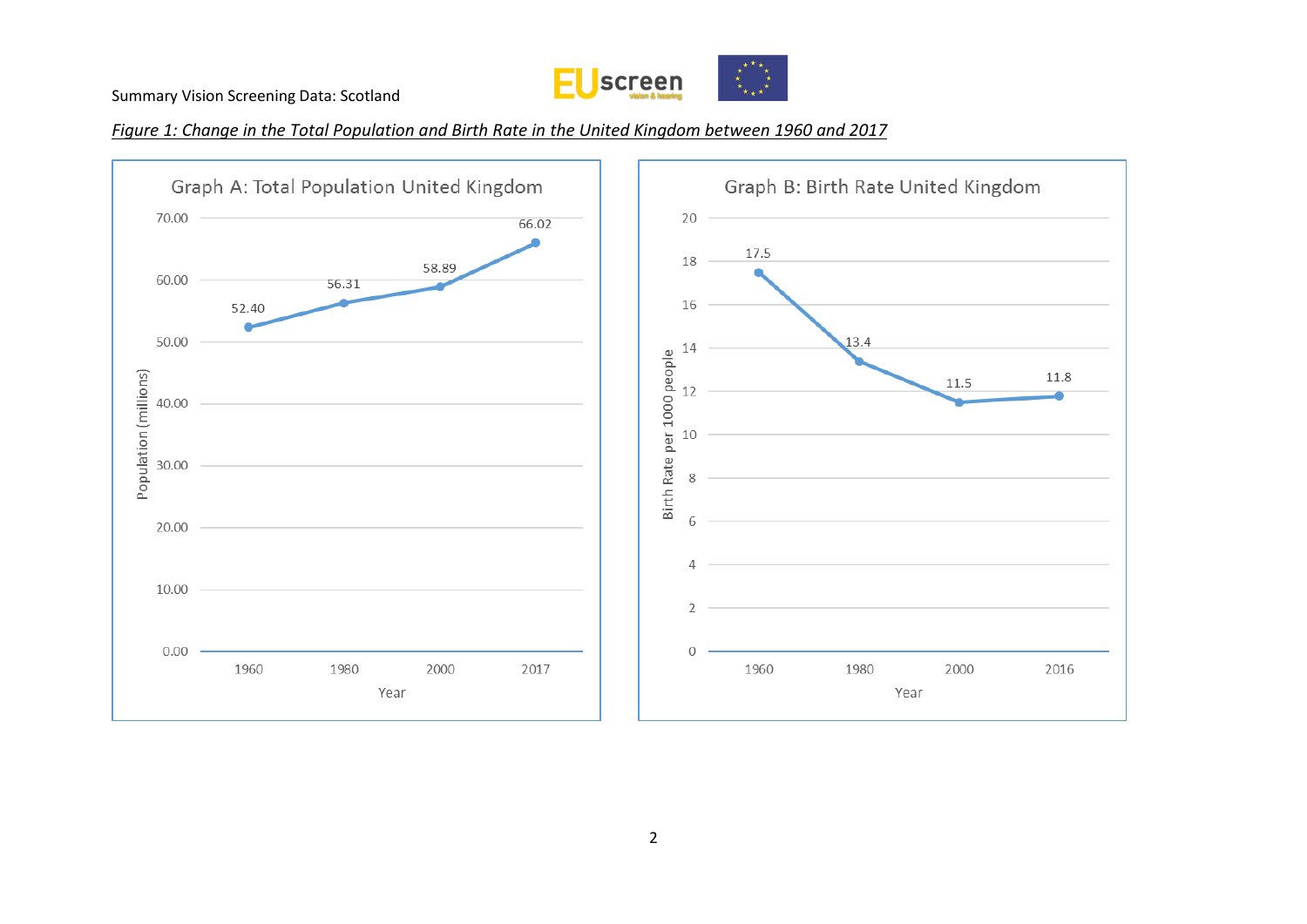



#### <span id="page-8-0"></span>**4 Vision Screening Commissioning and Guidance**

In Scotland, there are 14 health boards that form the National Health Service (NHS). At present 12 of the health boards in NHS Scotland are part of the Pre-school Orthoptic Vision Screening (POVS). NHS Orkney and NHS Shetland are islands off of the north coast of Scotland and due to geographical limitations are not currently part of POVS. These health boards have other screening pathways in place but this data is not collected as part of the national service.

Pre-school orthoptic vision screening is funded by the Scottish government and is included within the universal child health review and screening programme. There are nationally agreed guidelines for this service. These were agreed by the Scottish Orthoptic Heads of Service and a steering group led by Public Health Scotland. The Health for all children report (HALL4, 2005) was published in 2005, recommending that all children have vision screening carried out by an orthoptist or another healthcare professional trained by an orthoptist at age 4 to 5 years. By 2014 all mainland Scottish health boards had the POVS service up and running. Prior to this, some boards had locally agreed screening services set up for primary school age (4.5 – 6 years and 5 months). The Scottish government decided pre-school age was best (4 to 5 years) so that children were starting school with the best vision possible.

The steering group meet annually to review the vision screening programme, however, no revisions have been required as yet. Any revisions would be discussed and agreed with the Scottish Orthoptic Heads of Service.

Screening data from POVS is collected on a national form and inputted into a data base with the Information Services Division (ISD) which is a division of the National Services for Scotland (NSS). ISD provides health information, health intelligence, statistical services and advice that support the NHS in progressing quality improvement in health and care and facilitates robust planning and decision making.

Vision screening is conducted by orthoptists (108 conduct screening a part of their role) and orthoptic assistants (unknown number). There have been no general professionals identified that do not screen, but could do so with additional training. The training required is included within the orthoptic 3-year (England) or 4-year (Scotland) degree programmes. The screening involves testing for binocular vision anomalies as well as reduced vision therefore the screening is carried out by a registered orthoptist, with orthoptic assistants.

There are methods for quality monitoring imposed by the government, this consists of an annual audit of each service at board level. National data is also collected and presented at national meetings to enable findings and trends to be discussed. This data collection is mandatory. Research concerning the vision screening programme in Scotland has been conducted. This found that children from the most deprived backgrounds and those from unstable homes were more likely to fail preschool vision screening (O'Colmain et al., 2015). There is no published cost-effectiveness analysis and no other studies concerning the effectiveness of the vision screening programme in Scotland.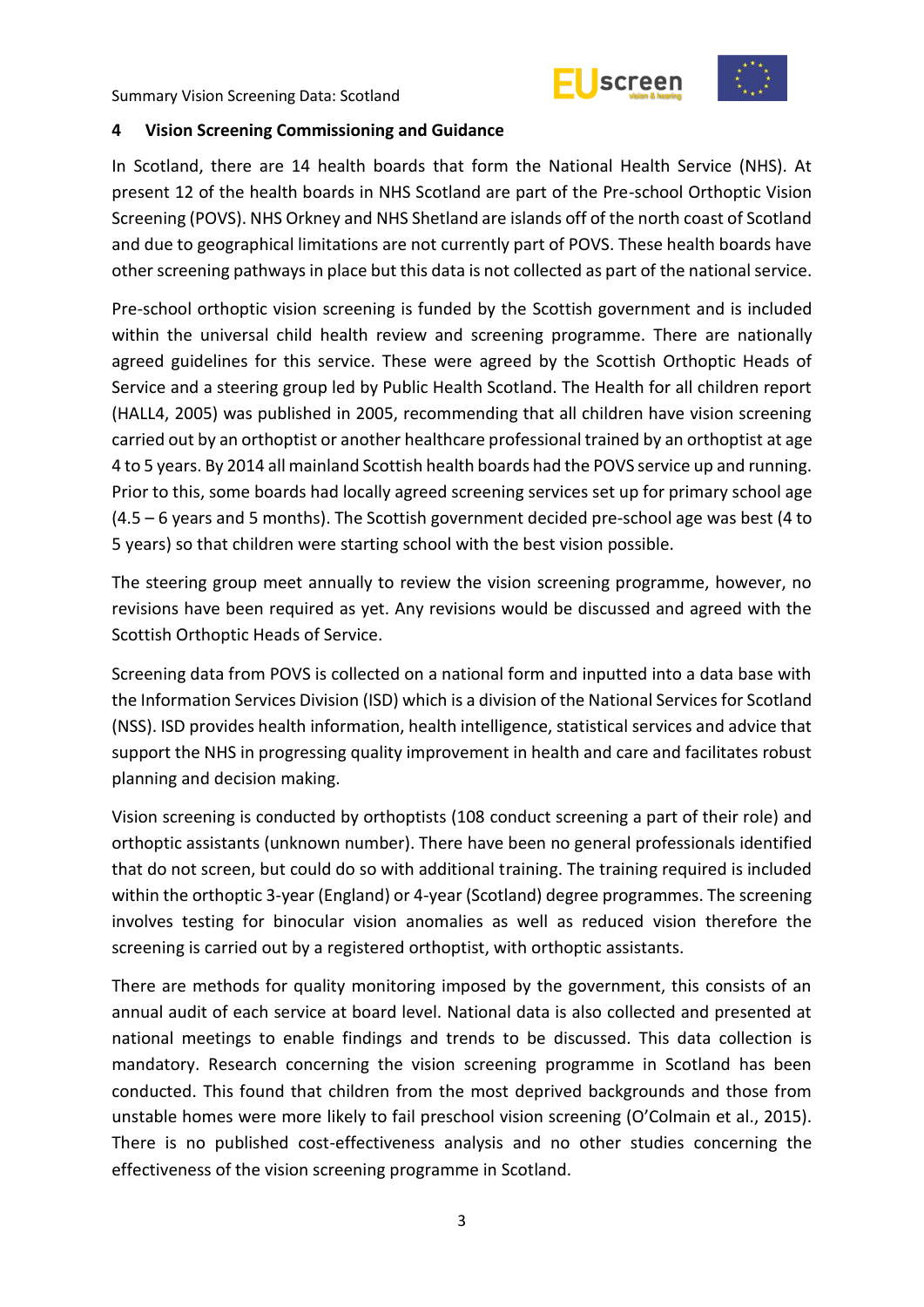



#### <span id="page-9-0"></span>5 **Screening programme**

The target conditions screened for by vision screening in Scotland are Retinopathy of Prematurity (ROP) in preterm infants, congenital ocular defects in all newborns and amblyopia, reduced visual acuity, refractive error and strabismus in pre-school children. The health care professionals delivering vision screening, venue for screening and tests used vary depending on the age of the child as shown in Tables 1, 2 and 3 respectively. Specific details of the screening offered within each age group are described more fully in sections 5.1 to 5.4 below.

#### <span id="page-9-1"></span>*5.1 Vision screening - Preterm babies*

Preterm babies are screened by a paediatric ophthalmologist in hospital, before they are 3 months of age. The tests conducted at this age include red reflex testing, retinal examination and pupillary reflexes. The ophthalmologist would assess preterm babies on the ward in the hospital if they are at risk of ROP. One screening assessment is carried out within the first couple of days following birth. Ophthalmologists then follow Royal College of Ophthalmologists (2008) premature baby guidelines.

### <span id="page-9-2"></span>*5.2 Vision screening - Birth to 3 months*

Well, healthy babies up to the age of 3 months are screened within the first 72 hours of birth, including eyes as part of the Newborn Physical exam. This is followed by screening by a health visitor at 6 to 8-weeks of age. This is carried out in the community which will be in the family home or at the general practitioner (GP) clinic. No tests are performed at this point; the health visitor would instead refer the baby on to a paediatrician if there were any concerns, who would conduct a red reflex test.

#### <span id="page-9-3"></span>*5.3 Vision screening - 3 months to 36 months*

Infants aged from 3 to 36 months are not screened.

#### <span id="page-9-4"></span>*5.4 Vision screening - 36 months to 7 years*

Children aged from 36 months up to 7 years of age are screened once between the age of 3.5 to 5.5 years by an orthoptist in either a nursery school, health centre or hospital eye clinic. Some boards in Scotland have trained orthoptic assistants to test visual acuity (VA); all other tests are carried out by a qualified orthoptist. The tests conducted at this age are eye motility, pursuit movements, cover test, VA measurement and stereopsis.

The tests used are:

- Vision tested with a crowded test
	- $\circ$  Sonksen, crowded, logMAR (range: -0.100 0.800), pass mark 0.100 logMAR (0.8 decimal, 6/7.5 Snellen equivalent)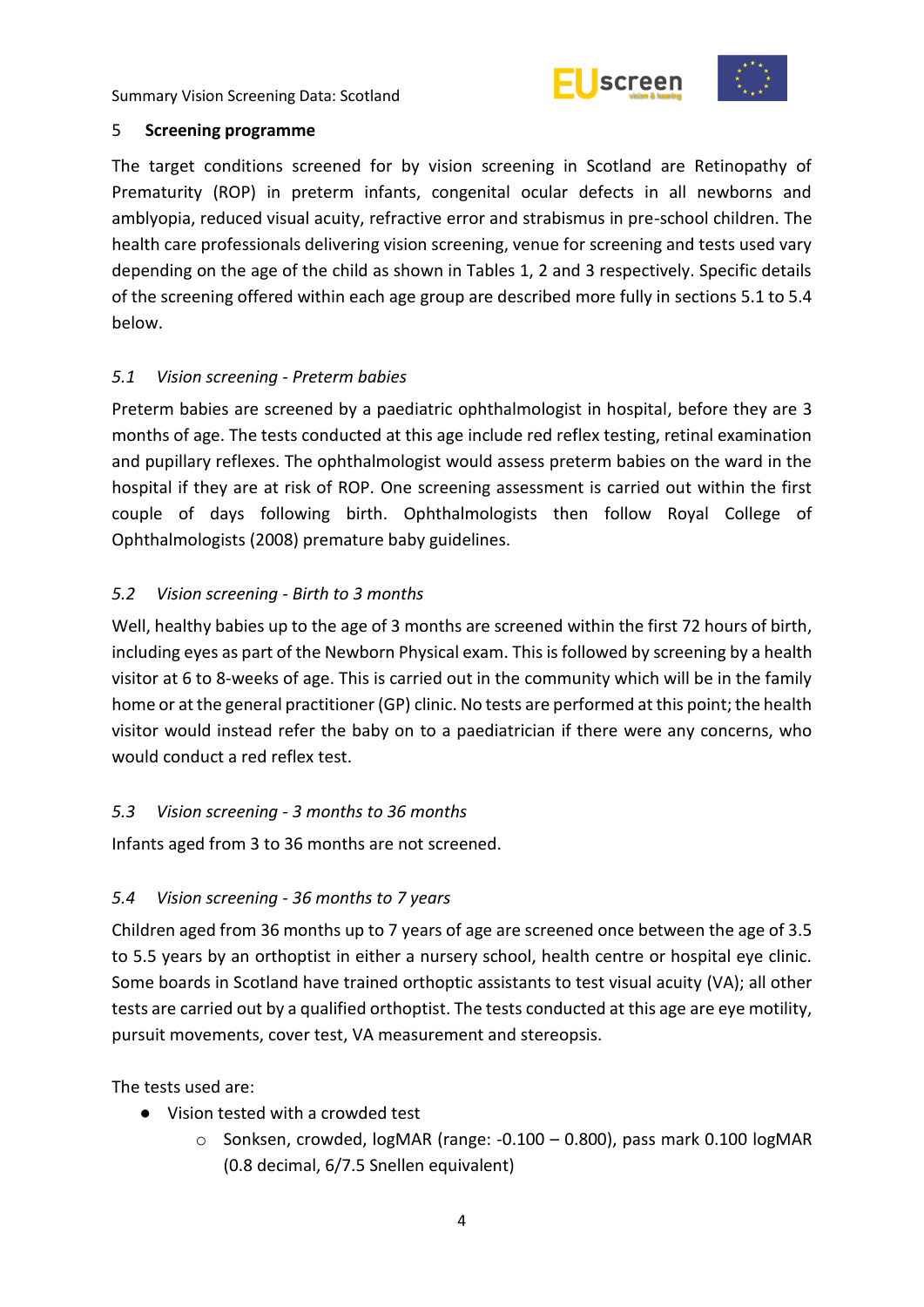



- o Keeler Crowded LogMAR Test (range: -0.100 0.800) pass mark 0.200 (0.63 decimal, 6/9.5 Snellen equivalent)Kays pictures crowded logMAR test, pass mark 0.100 (0.8 decimal, 6/7.5 Snellen equivalent) used if the child cannot manage matching letters
- Cover test (near and distance)
- Convergence
- Ocular motility
- Prism reflex test (PRT) 15 or 20 prism dioptre, base out
- Stereopsis (Frisby or TNO)

The referral criteria are defined as:

- Visual Acuity: Screen to max level of vision of each eye:
	- o VA of less than 0.200 (6/9.5) in either eye with Keeler LogMAR or interocular difference of  $\frac{>}{=}$  0.075 (3 letters)
	- o VA of less than 0.100 (6/7.5) in either eye with Sonksen LogMAR or interocular difference of  $\frac{>}{=}$  0.075 (3 letters)
	- o VA of less than 0.100 (3/3.8) in either eye with Kays Pictures Crowded or interocular difference of >/= 0.075 (3 letters)
- Any manifest deviation including microtropia
- Any significant esophoria, at the discretion of the orthoptist
- Any heterophoria which is not well compensated
- Significant ocular motility defect
- Significantly reduced convergence in combination with negative response on PRT
- All of which are at the orthoptists discretion

Two inconclusive tests necessitate referral for further diagnostic examination, however these children are usually referred to orthoptic clinics in the first instance, rather than refraction by an optometrist or an ophthalmologist. The decision to repeat the vision screening is decided locally and per child. Most boards have the option to recall (re-check) the child prior to referral. This is at the discretion of the orthoptist. Optometrists and ophthalmologists are the only professionals that prescribe glasses for children under the age of 7 years. All eligible children are offered treatment. Treatment options include patching, penalisation with glasses, atropine and cataract surgery.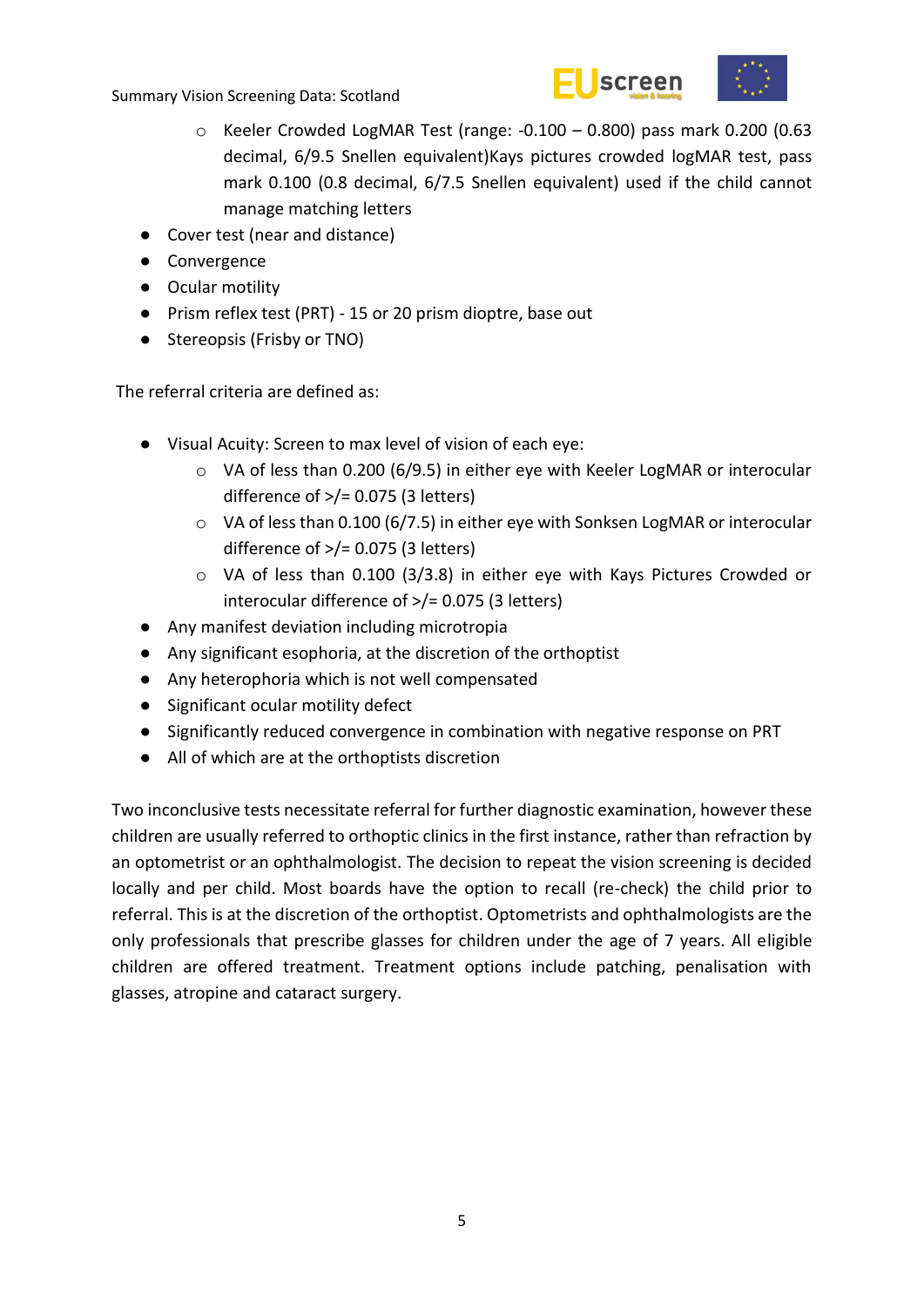

**Table 1:** Healthcare professionals who conduct vision screening in each age group

| Table 1        | <b>Paediatric Ophthalmologist</b> | <b>Health visitor</b> | Orthoptist     |
|----------------|-----------------------------------|-----------------------|----------------|
| Preterm babies | $\checkmark$                      | $\pmb{\times}$        | $\pmb{\times}$ |
| 0 to 3 months  | $\pmb{\times}$                    | $\checkmark$          | $\pmb{\times}$ |
| 3 to 36 months | $\pmb{\times}$                    | $\pmb{\times}$        | $\pmb{\times}$ |
| 3 to 7 years   | $\pmb{\times}$                    | $\pmb{\times}$        | ✓              |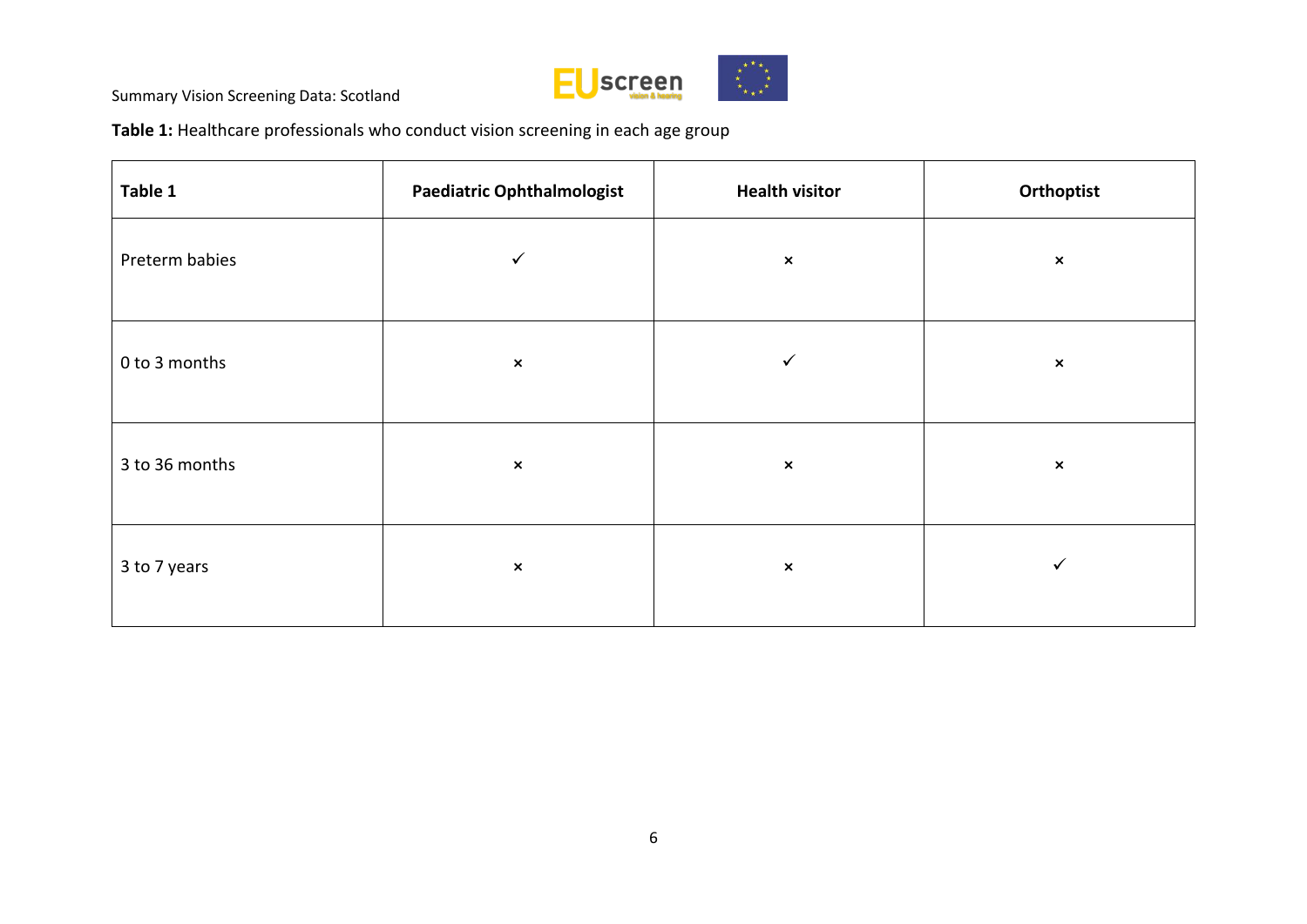

**Table 2:** Vision screening tests used in vision screening for each age group

| Table 2           | <b>Pupillary</b><br>reflexes | <b>Red reflex</b><br>testing | <b>Eye motility</b> | Retinal<br>examination | <b>Pursuit</b><br>movements | <b>Cover test</b> | <b>Visual acuity</b>      | <b>Stereopsis</b> |
|-------------------|------------------------------|------------------------------|---------------------|------------------------|-----------------------------|-------------------|---------------------------|-------------------|
| Preterm<br>babies | $\checkmark$                 | $\checkmark$                 | $\pmb{\times}$      | $\checkmark$           | $\pmb{\times}$              | $\pmb{\times}$    | $\boldsymbol{\mathsf{x}}$ | $\pmb{\times}$    |
| 0 to 3 months     | $\pmb{\times}$               | $\pmb{\times}$               | $\pmb{\times}$      | $\pmb{\times}$         | $\pmb{\times}$              | $\pmb{\times}$    | $\boldsymbol{\mathsf{x}}$ | $\pmb{\times}$    |
| 3 to 36<br>months | $\pmb{\times}$               | $\pmb{\times}$               | $\pmb{\times}$      | $\pmb{\times}$         | $\pmb{\times}$              | $\pmb{\times}$    | $\pmb{\times}$            | $\pmb{\times}$    |
| 3 to 7 years      | $\pmb{\times}$               | $\pmb{\times}$               | $\checkmark$        | $\pmb{\times}$         | $\checkmark$                | $\checkmark$      | $\checkmark$              | $\checkmark$      |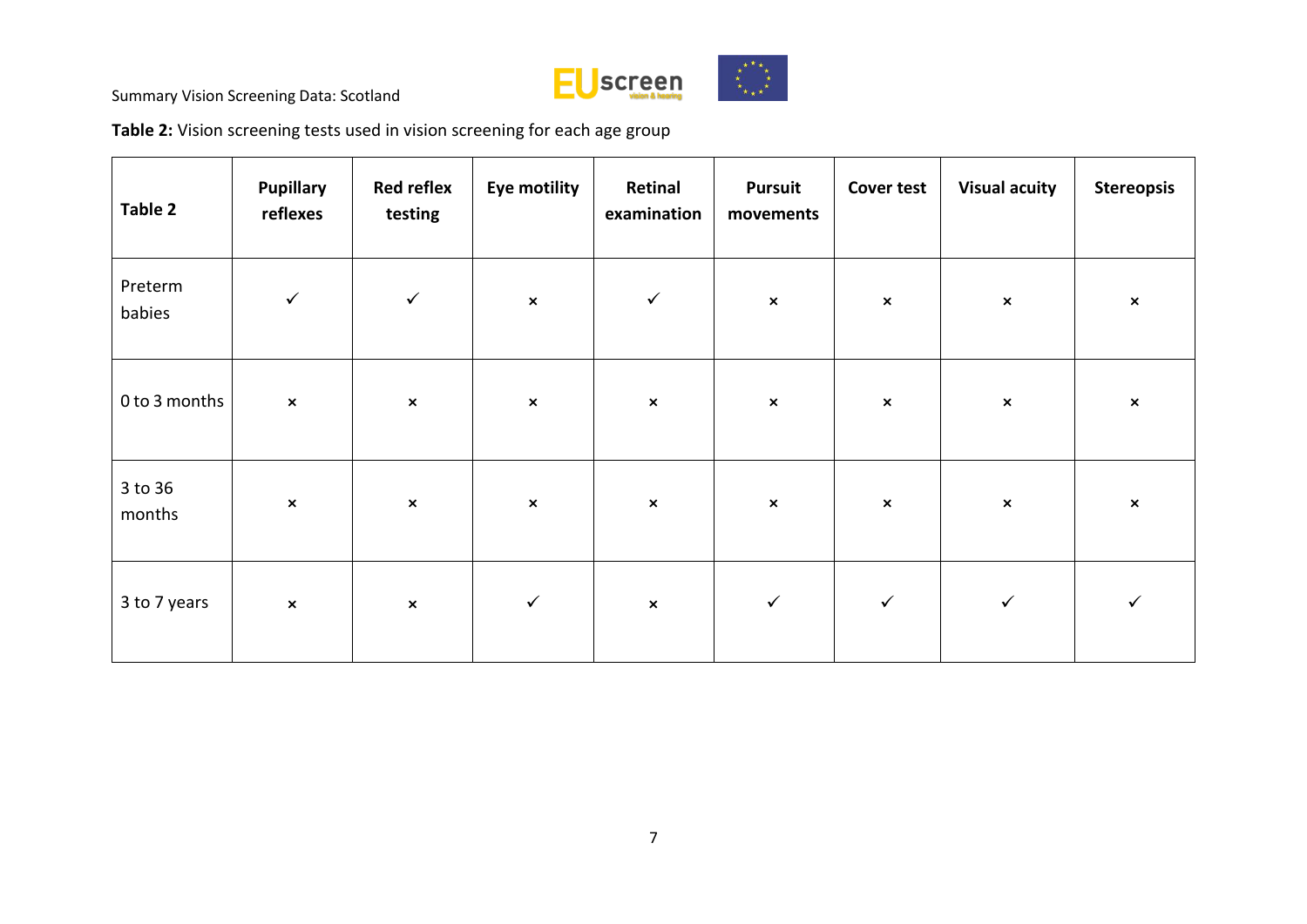

**Table 3:** Location of vision screening for each age group

| Table 3        | Hospital       | Home           | <b>GP clinic</b> | <b>Nursery</b> | <b>Health centre</b> | Eye clinic     |
|----------------|----------------|----------------|------------------|----------------|----------------------|----------------|
| Preterm babies | $\checkmark$   | $\pmb{\times}$ | $\pmb{\times}$   | $\pmb{\times}$ | $\pmb{\times}$       | $\pmb{\times}$ |
| 0 to 3 months  | $\pmb{\times}$ | $\checkmark$   | $\checkmark$     | $\pmb{\times}$ | $\pmb{\times}$       | $\pmb{\times}$ |
| 3 to 36 months | $\pmb{\times}$ | $\pmb{\times}$ | $\pmb{\times}$   | $\pmb{\times}$ | $\pmb{\times}$       | $\pmb{\times}$ |
| 3 to 7 years   | $\pmb{\times}$ | $\pmb{\times}$ | $\pmb{\times}$   | $\checkmark$   | $\checkmark$         | $\checkmark$   |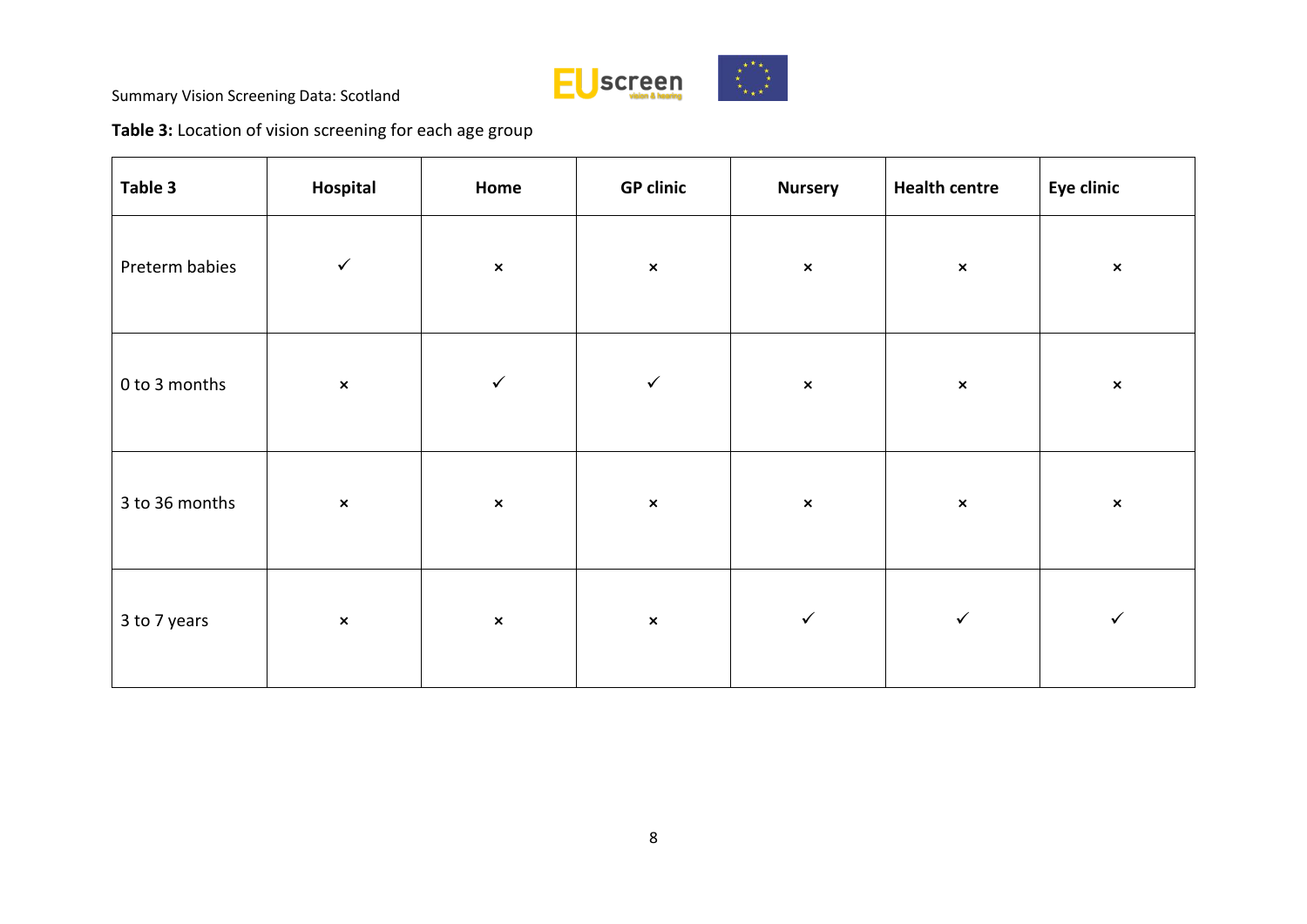



#### <span id="page-14-0"></span>**6 Automated Screening**

Automated vision screening is achieved using handheld, portable devices designed to detect presence of refractive error from 6 months of age. It provides objective results and is used to detect amblyopic risk factors. This differs from other methods used to screen children for amblyopia which focus on detection of the actual condition and the resulting visual loss. No automated screening is conducted in Scotland.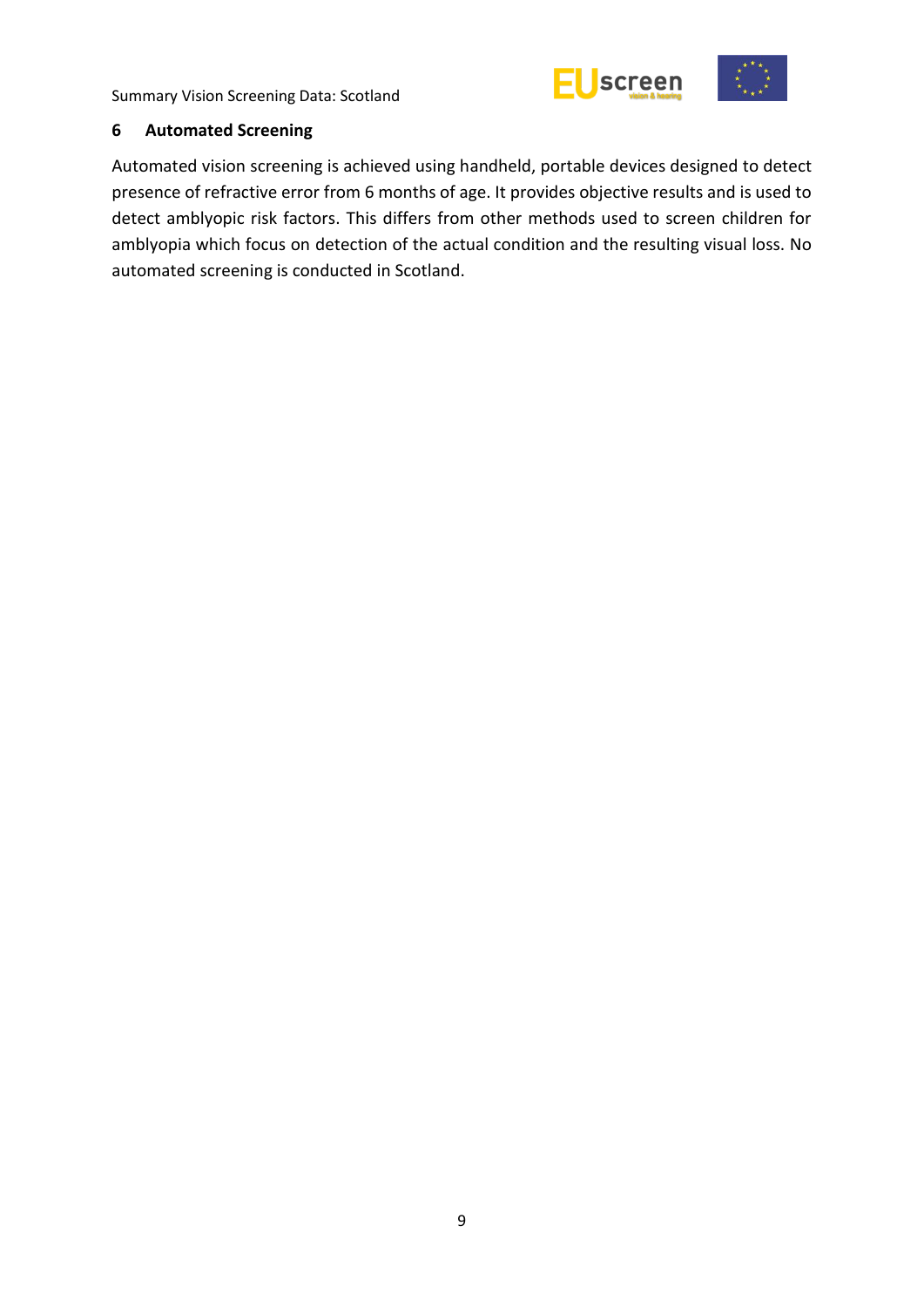



#### <span id="page-15-0"></span>**7 Provision for Visually Impaired**

The number of school for blind and severely visually impaired children is not known. Mainstream schools in Scotland have units for children with visual impairment, but this information would only be known at a local level. Every health board has additional support for schools for these children, and the country representative is not aware of any problems in accommodating them. The costs per child for these schools is not known.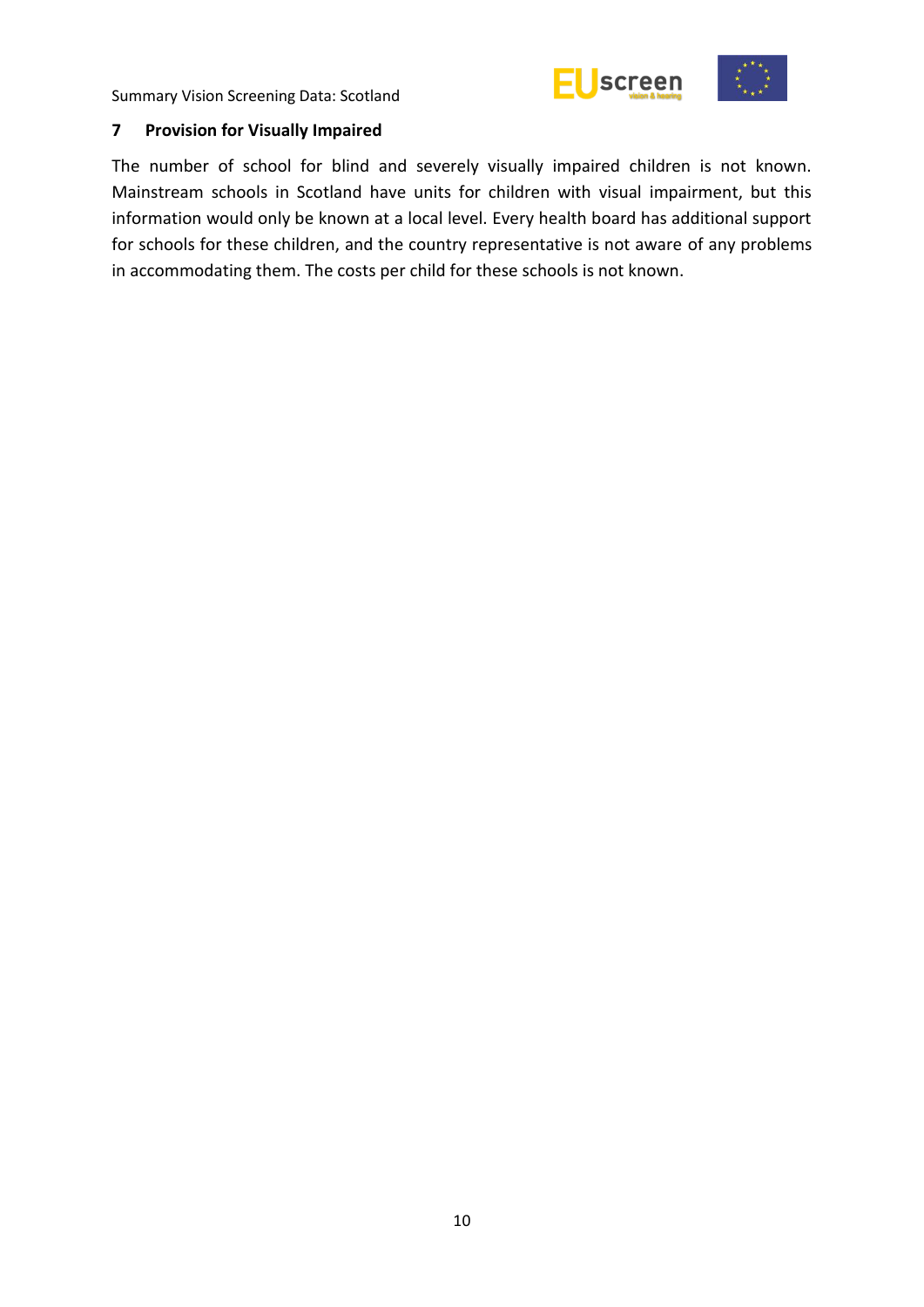



#### <span id="page-16-0"></span>**8 Knowledge of existing screening programme**

#### <span id="page-16-1"></span>*8.1 Prevalence/Diagnosis*

There is no data available concerning the prevalence of untreated, treated, or persistent amblyopia in Scotland. There is some data concerning the number of children found to have a strabismus at preschool age (between 3¾ to 5 years of age) from vision screening, however this does not include children that were already attending the hospital eye service for strabismus (this data is not available). The prevalence of strabismus detected from vision screening is from a national data set and is not on public record. The percentage of children with either esotropia, exotropia, vertical deviation (intermittent and constant) in each academic school year was found to be:

National data [N= number of children who were screened not the total cohort]

- 2013/2014: 1.6% [N=49,888]
- 2014/2015: 1.8% [N=50,860]
- 2015/2016: 1.5% [N=49,362]

No further data is available.

#### <span id="page-16-2"></span>*8.2 Coverage*

In Scotland, all children are invited for vision screening by the child health department linked to each health board. Most children are seen in nursery; others are sent letters of invitation to be seen at community clinic or hospital clinics. There is no published data concerning the coverage and attendance of vision screening before the age of 7 years. National audit data over the past 3 years indicate:

#### Coverage

- 2013/2014: 83.5%
- 2014/2015: 85.4%
- 2015/2016: 82.7%
- Mean coverage 83.8%

#### Referral Rate:

- 2013/2014: 17.5%
- 2014/2015: 18.1%
- 2015/2016: 18.3%
- Mean referral rate 17.9%

There are a number of children that withdraw from POVS, there are a small percentage that already attend hospital eye services therefore not screened, and there is a final group that fail to attend for their screening appointments if they were absent at nursery.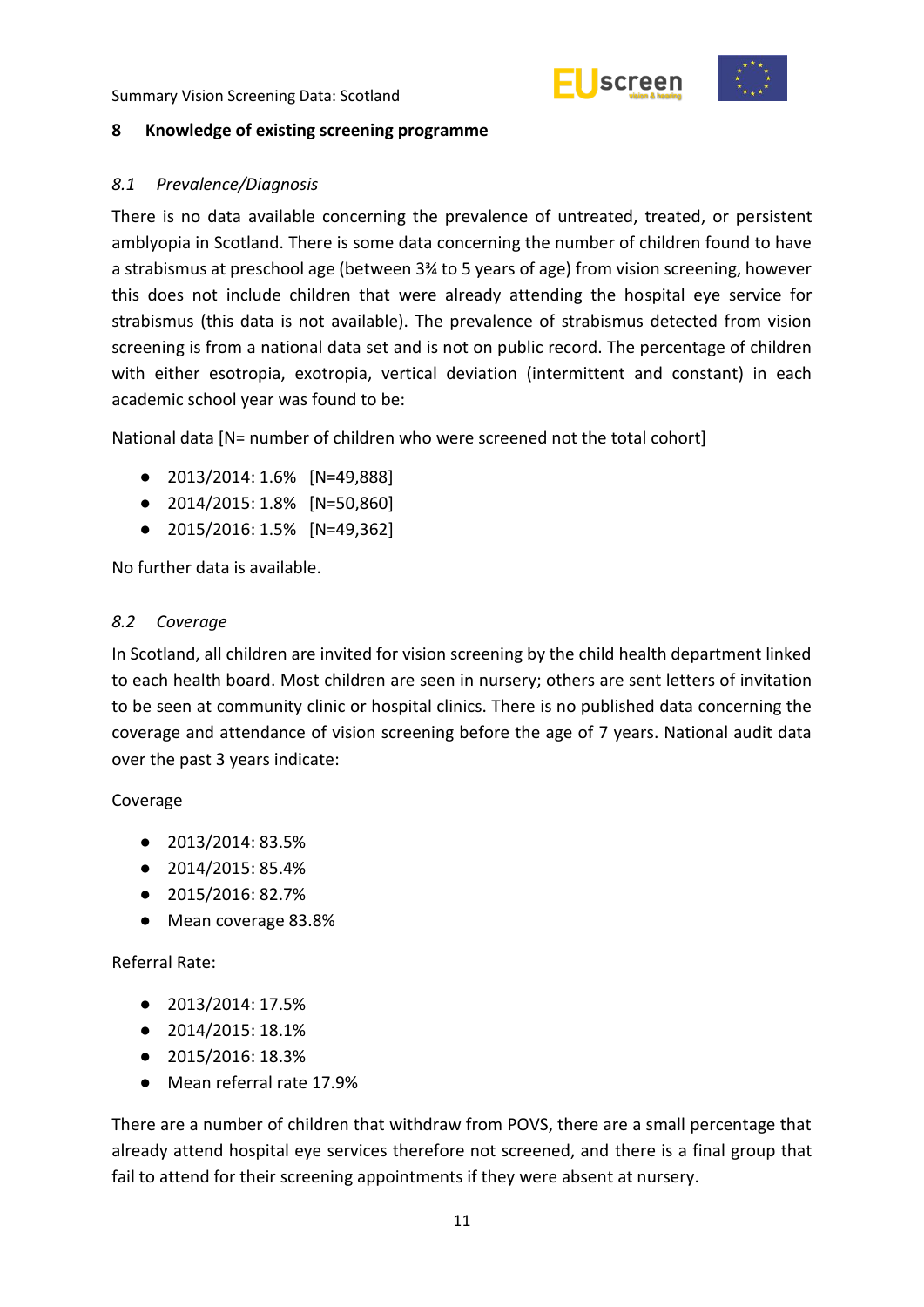

#### <span id="page-17-0"></span>*8.3 Screening evaluation*

There is no actual data available concerning the number of false negative results from vision screening, however, it is estimated at it being less than 0.5%. True positive rates are:

- 2013/2014: 89.5%
- 2014/2015: 85.5%
- 2015/2016: 91.9%

Factors affecting false positive rates are described as:

- New staff; newer staff tend to have higher false positive rates which even out with more clinical experience.
- Missing data: some boards use community optometrists for refractions and this results in higher rates of missing data.

The positive predictive value is detailed as:

- 2013/2014 85.8%
- 2014/2015 86.5%
- 2015/2016 88.4%

From the false negative estimation of 0.5% and the latest true positive percentage of 91.9%, given by the country representative, it is estimated that the sensitivity of vision screening is 99.46%. The specificity of vision screening is not known.

#### <span id="page-17-1"></span>*8.4 Treatment success*

There is no data available concerning treatment success.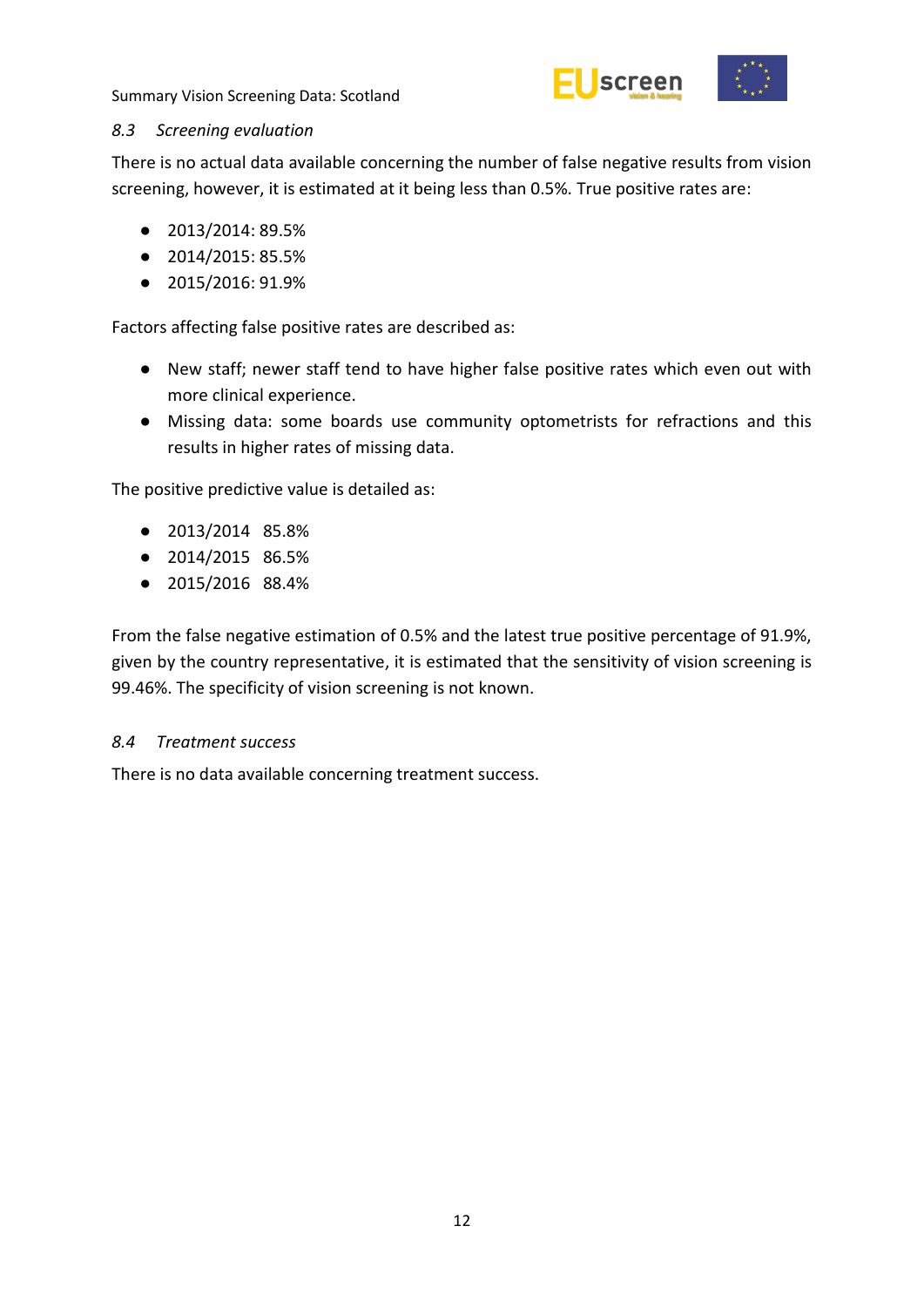



#### <span id="page-18-0"></span>**9 Costs of vision screening in children**

#### <span id="page-18-1"></span>*9.1 Cost of vision screening*

The salary costs per year for vision screening professionals ranges from £22,128 to £47,092 (24,866 – 52,920 Euros, 20/11/2018) for Band 5 to Band 8a Orthoptists. Band 3 Orthoptic Assistants salary ranges from £17,787 to £19,852 (19,776 Euros - 22,072 Euros). The salary costs per hour for vision screening professionals are not easily worked out to an accurate figure as this is part of an orthoptists role. Departments will change screening hours to match the demand on the service. The cost to train is £1,820 (2,044 Euros, 20/11/2018) per year (over 4 years = £7,280 or 8,177 Euros, 20/11/2018). The total screening costs per year for vision screening is not known, and there is no data concerning the total screening costs per child.

## <span id="page-18-2"></span>*9.2 Cost of treatment for amblyopia*

No data available.

## <span id="page-18-3"></span>*9.3 Cost of Treatment for strabismus*

No data available.

# <span id="page-18-4"></span>*9.4 Cost of treatment for cataract*

No data available.